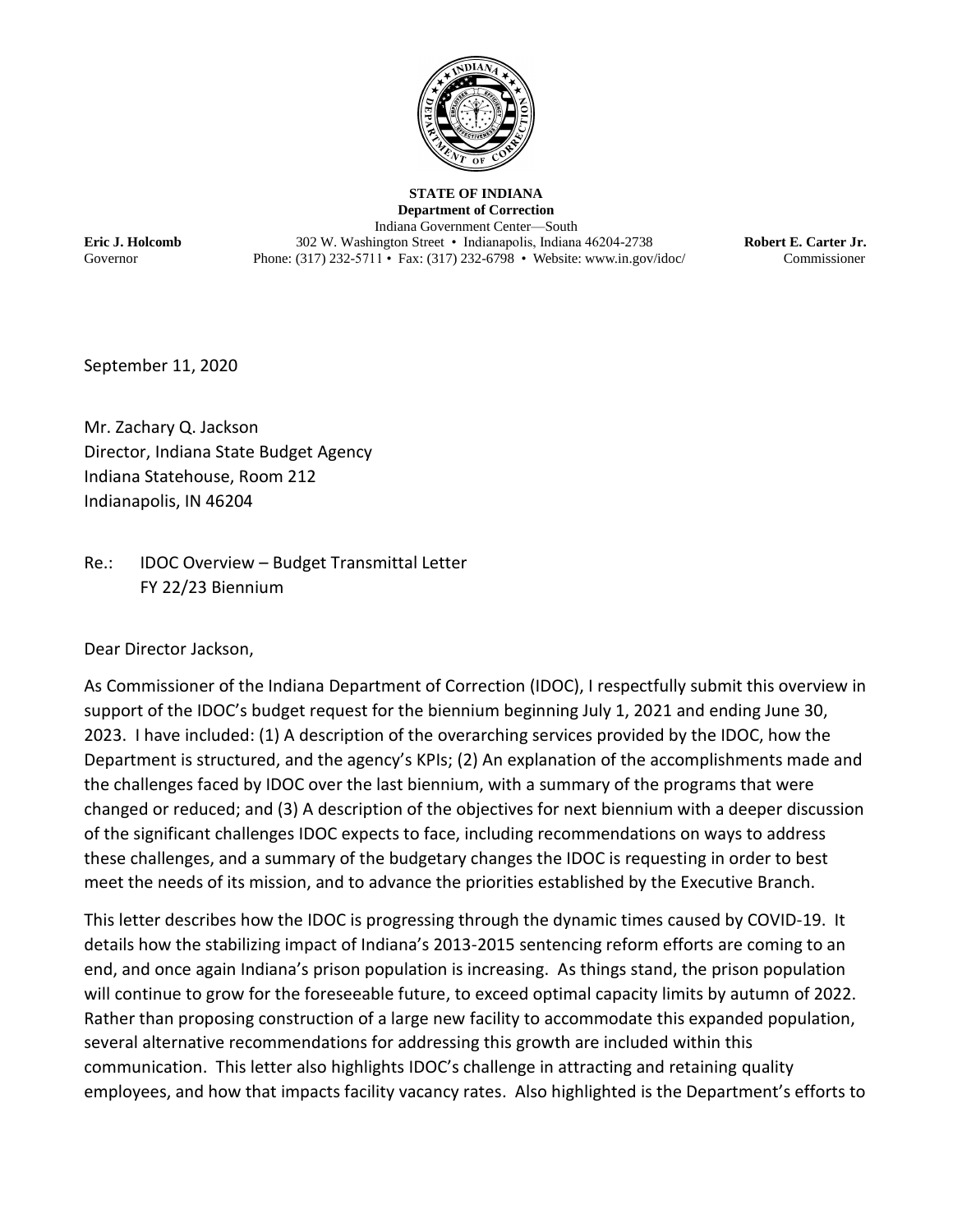comply with a federal court ordered settlement of a class action lawsuit calling for mandatory universal treatment of imprisoned people that have contracted the Hepatitis C virus, and the plan to provide them with a curative treatment.

Most importantly, this communication provides a deeper look into the IDOC, how it operates, and the primary services it provides to protect the citizens of Indiana.

# **The Department of Correction's Overarching Mission – Protect the People of Indiana**

It is the job of law enforcement to arrest those that cross those criminal lines established by the General Assembly. It is the court's responsibility to oversee due process hearings to sift out those who are guilty beyond reasonable doubt, then to impose an appropriate punishment (also established by the General Assembly.) The worst of these criminals (e.g., those convicted of murder, rape, child molestation, armed robbery, drug dealing, and such as that) are sent to prison. In this environment, it is the IDOC's responsibility to ensure that these serious criminals do not reoffend during their period of incarceration, and to reduce their chances of reoffending after they are released. This overarching responsibility is reflected in the IDOC's mission and vision statements, which read:

#### **Mission**

We promote public safety by providing meaningful, effective opportunities for successful reentry.

#### **Vision**

As the model of best correctional practices, we strive to return productive citizens to our communities and inspire a culture of accountability, integrity, and professionalism.

The abovementioned statements are also consistent with Indiana's Constitution, which reads:

### **Art.I, Section XVIII**

The penal code shall be founded on the principles of reformation, and not vindictive justice.

To protect the citizens of Indiana, over 5,800 state employees, 1,800 contractual staff, and hundreds of intermittent volunteers supervise, serve and treat more than 25,000 felons, and 300 adjudicated delinquents, 24 hours a day, seven days a week, all year long, holidays included. IDOC also operates Indiana's Parole Services, which supervises more than 6,200 parolees across the State.

IDOC also supports several county-based correctional services and sentencing alternatives. With guidance from the Justice Reinvestment Advisory Council ("JRAC"), each year the IDOC provides up to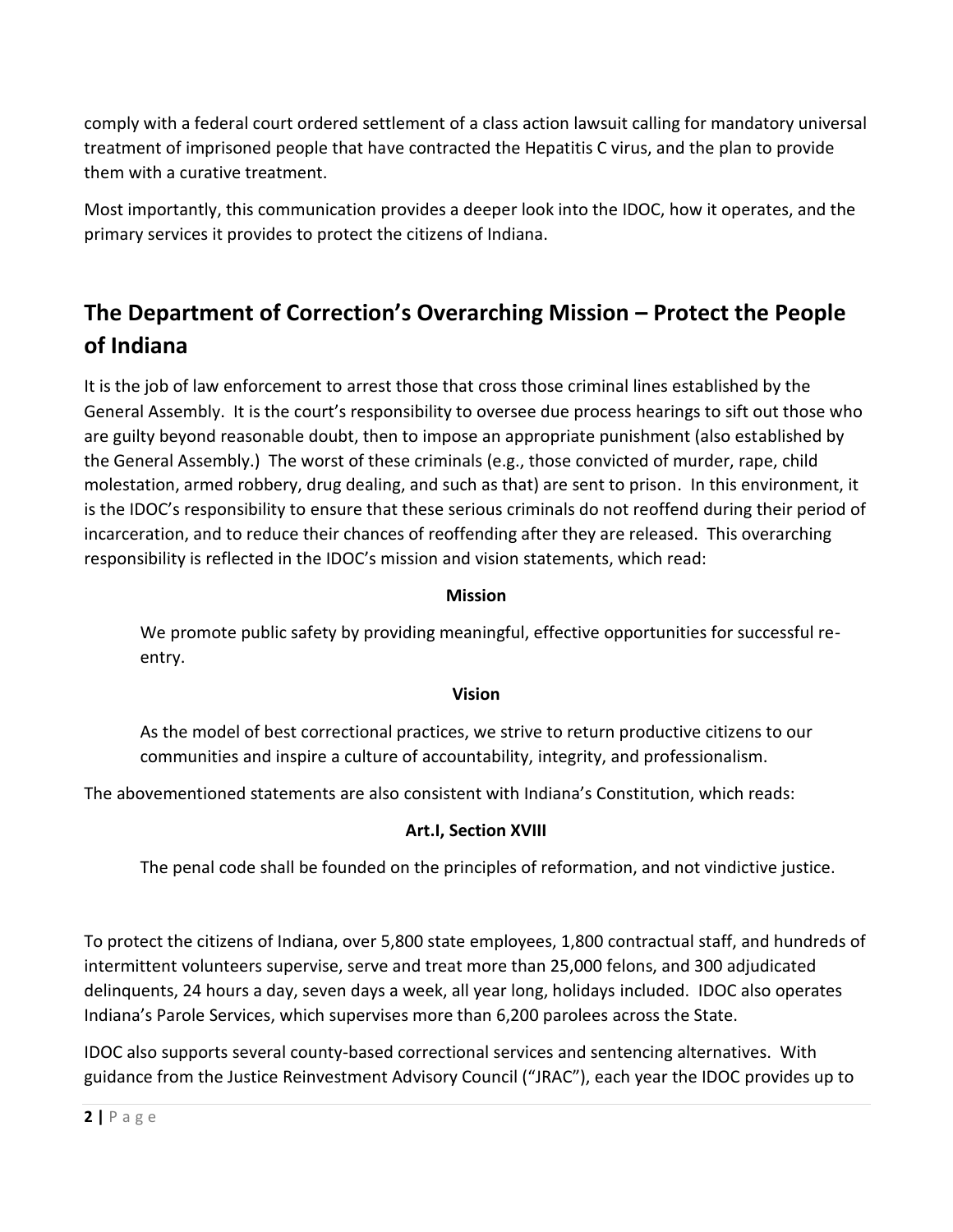\$72.45 million to Indiana counties to support community correction programs. IDOC also makes payments to counties for the cost of incarcerating persons convicted of felonies in county jails. Last fiscal year, IDOC paid more than \$30 million to counties for this purpose, \$25.3 million of which was paid using a new advance-pay formula approach for F6 felons. Additionally, a lump sum payment is made to each county (totaling \$4.15 million statewide) to help defray the cost of managing those convicted of misdemeanors.

# *IDOC's Organizational Structure*

The Department can be divided into four primary divisions: Operations (custody), Reentry, Youth Services, and Administrative support. Custody is the largest division in IDOC and utilizes a military style command structure starting with the correctional officer (CO), then sergeant, lieutenant, captain and major. In addition to custody, the Operations Division includes IDOC's emergency response operations, offender classifications, parole services, jail inspections, investigations and Correctional Police Officers, and staff development and training.

Using a case management model system, the Reentry Division first assesses the risks and needs of each offender sent to prison. A plan is then developed to track their progress through various treatment services and rehabilitative programs offered by the IDOC to address their needs. As its name suggests, the reentry division also prepares incarcerated individuals for successful reentry back into the community. In addition to case management, the Reentry Division also oversees offender educational programs, faith-based services, community corrections, and victim services.

The Department's Division of Youth Services includes custody, operational, reentry and programming aspects similar to the adult. However, these services are independent of the adult prisons and specially designed to meet the needs of male and female adjudicated delinquents sent to the IDOC.

Administrative support services include the Department's fiscal management, legal services, construction services, research division, policy management, media and public communications, IT support, legislative and procurement services.

# *IDOC's Key Performance Indicators*

Working with the Performance Management Hub of the Office of Management and Budget, the Department formulated and continuously tracks six high-level key performance indicators (KPIs). These include:

- (1) The average hourly wage of those employed while on parole;
- (2) The number of people with jobs waiting for them before they leave prison;
- (3) Substance Abuse Disorder program completion rates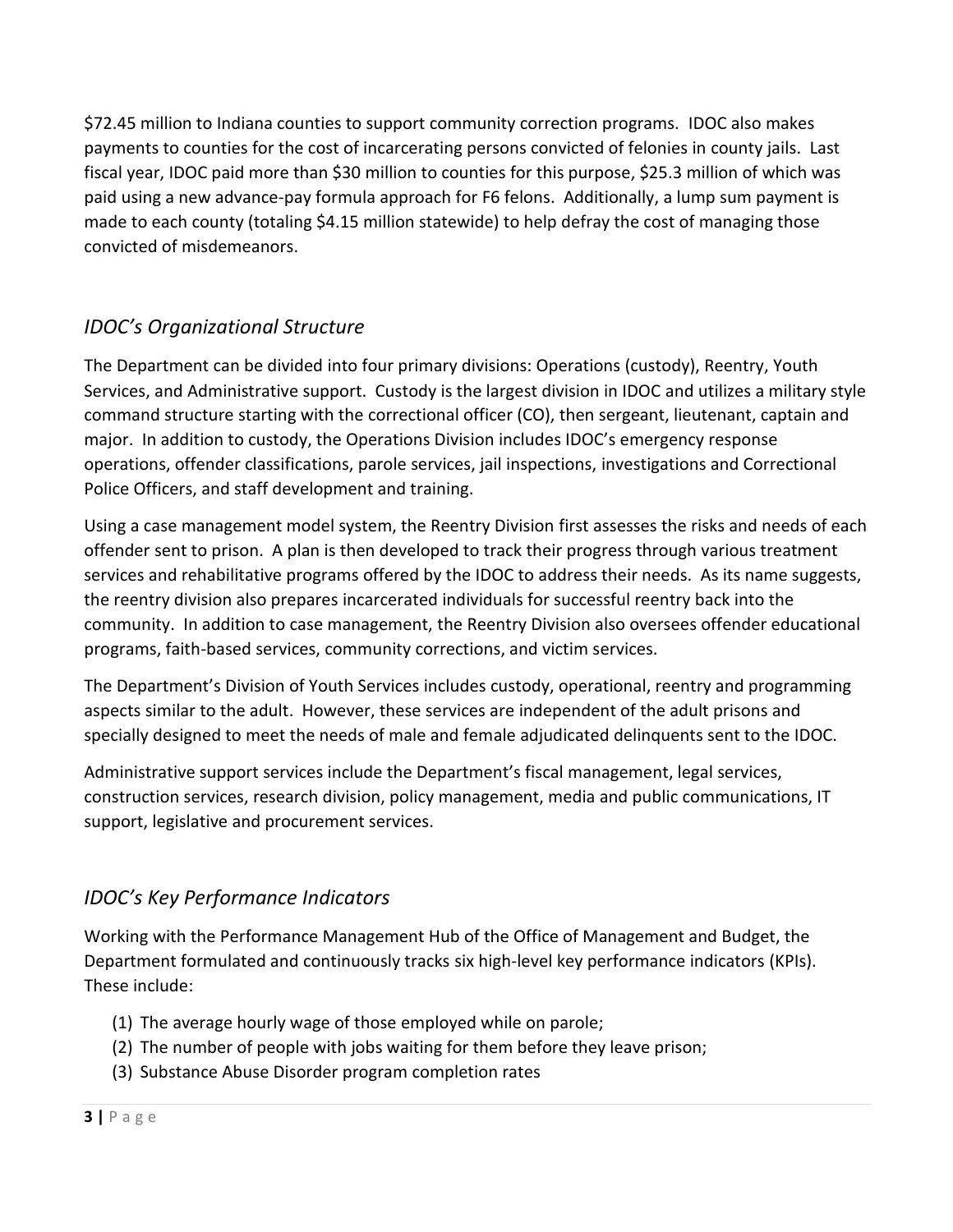- (4) Facility custody staff vacancy rates;
- (5) The percentage of general fund appropriation spent FYTD, by month; and
- (6) The recidivism rate, measuring the percentage of incarcerated individuals that return to prison within three years of release

In addition to these dashboard KPIs, IDOC has developed performance measures in virtually every funded service area including, but certainly not limited to:

- The number of certifications awarded to offenders for successful completion of vocation programs, broken down by those that attain certification in high-demand jobs areas
- Changes in department and facility per diem rates
- Case management report cards
- Parole Services report cards, broken down by district
- Educational services report cards
- Facility internal and external audit reports (for compliance with American Correctional Association standards)
- Contractual services surveys and audit reports
- Jail inspection reports
- The number and locations of inmate assaults
- Random inmate drug testing results by facility

In addition to tracking outcomes within the various services areas, the Department's Executive team conducts on-site facility reviews that look at every aspect of each prison and parole district's fiscal accounts, human resource management, operations, treatment and rehabilitative programming, physical plant, and community involvement.

# **IDOC Accomplishments, Changes, and Challenges**

A brief explanation of the more significant accomplishments made by the IDOC thus far in this biennium is provided below. A description of the relevant changes that were made is also included and is followed by a discussion of the main challenges faced by IDOC.

# *The Bigger Accomplishments*

### *Employing Returning Citizens*

During his 2018 State of the State Address, Governor Holcomb challenged IDOC to get more than 1,000 incarcerated individuals certified in high demand jobs before 2020. IDOC not only met this challenge, the Agency exceeded it by more than double. This past year Governor Holcomb presented IDOC with a new and unique challenge. He charged the Department, by 2022, to ensure 500 returning citizens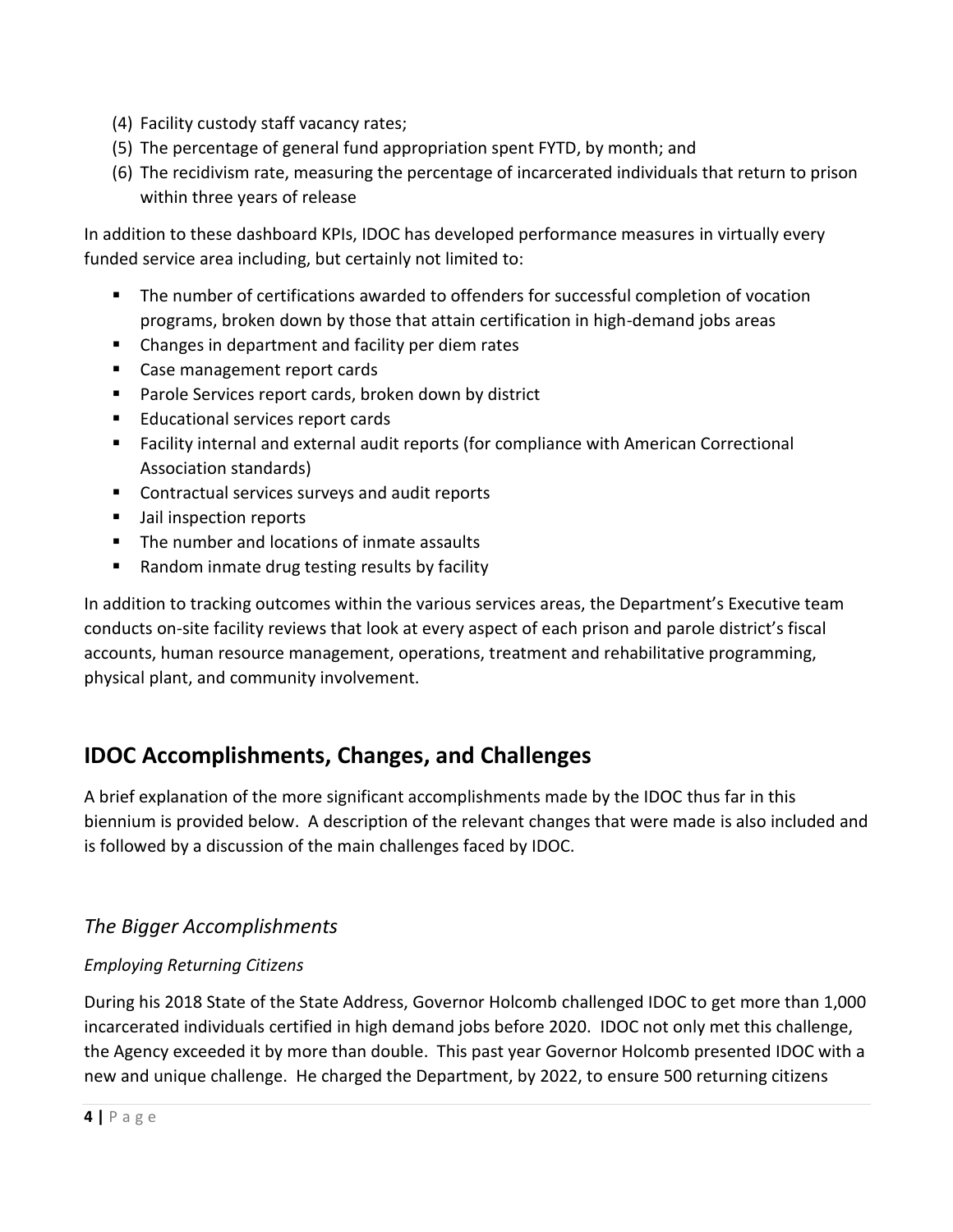annually had validated job opportunities waiting for them *before* they are released into the community. Within six months of being presented this challenge, the Department is already halfway to meeting this two-year goal. To help with both these challenges, the Hoosier Initiative for Re-Entry (HIRE) team was transferred from the Department of Workforce Development and today reports to IDOC's Deputy Commissioner of Reentry.

#### *Introducing a new holistic case management approach to Treatment and Programs*

As part of Governor Holcomb's legislative package in 2020, the Department assisted in successfully proposing to Indiana's General Assembly a change in law (HEA1120-2020) that authorizes the Department to use a more holistic case management model when awarding credit time to incarcerated individuals for successful rehabilitative program completion. Rather than the piecemeal approach outlined in law for the past 25 years, this new approach incentivizes incarcerated individuals to actively engage in treatment and successfully complete an agenda of educational and program goals established specific to their individual circumstances. This is a major shift that will allow the IDOC to utilize to a greater extent evidence-based practice to reduce risk and recidivism. A blue-ribbon committee of experts from within and outside the agency has been selected to develop plans for implementation.

#### *Rolling out a new facility management system*

At the time of this writing, the Department is in the process of rolling out a new management system that will provide much greater efficiency to prison administration. This system not only includes advanced timeclock management, it also incorporates the ability to prioritize the manning of posts, and the equitable management of call-offs, vacations, and other requests made by more than 5,000 employees Departmentwide. This will improve payroll processing and help better utilize the Department's human resources.

## *The Most Significant Changes*

### *Meeting COVID-19 head-on*

Over 80% of 2020 was spent focusing on ways to prevent the introduction and spread of COVID-19 into Indiana's prisons and juvenile correctional facilities. To outline the full list of changes this necessitated is beyond the scope of this letter. A brief summary includes: halting all visitations and volunteer services; curtailing work release and work crews; swiftly isolating and quarantining all symptomatic incarcerated individuals, as well as those who tested positive or those that were in close contact with them; manufacturing the Department's own personal protective equipment (PPE) including masks, shields, gowns, sanitizer and soap for the population and staff; implementing screening procedures before anyone enters facilities and restricting access to areas where vulnerable people live or work; activating the Department's own Technical Response Team and deploying as needed to sanitize facilities as positive cases erupt; institute daily and weekly virtual meetings with all wardens and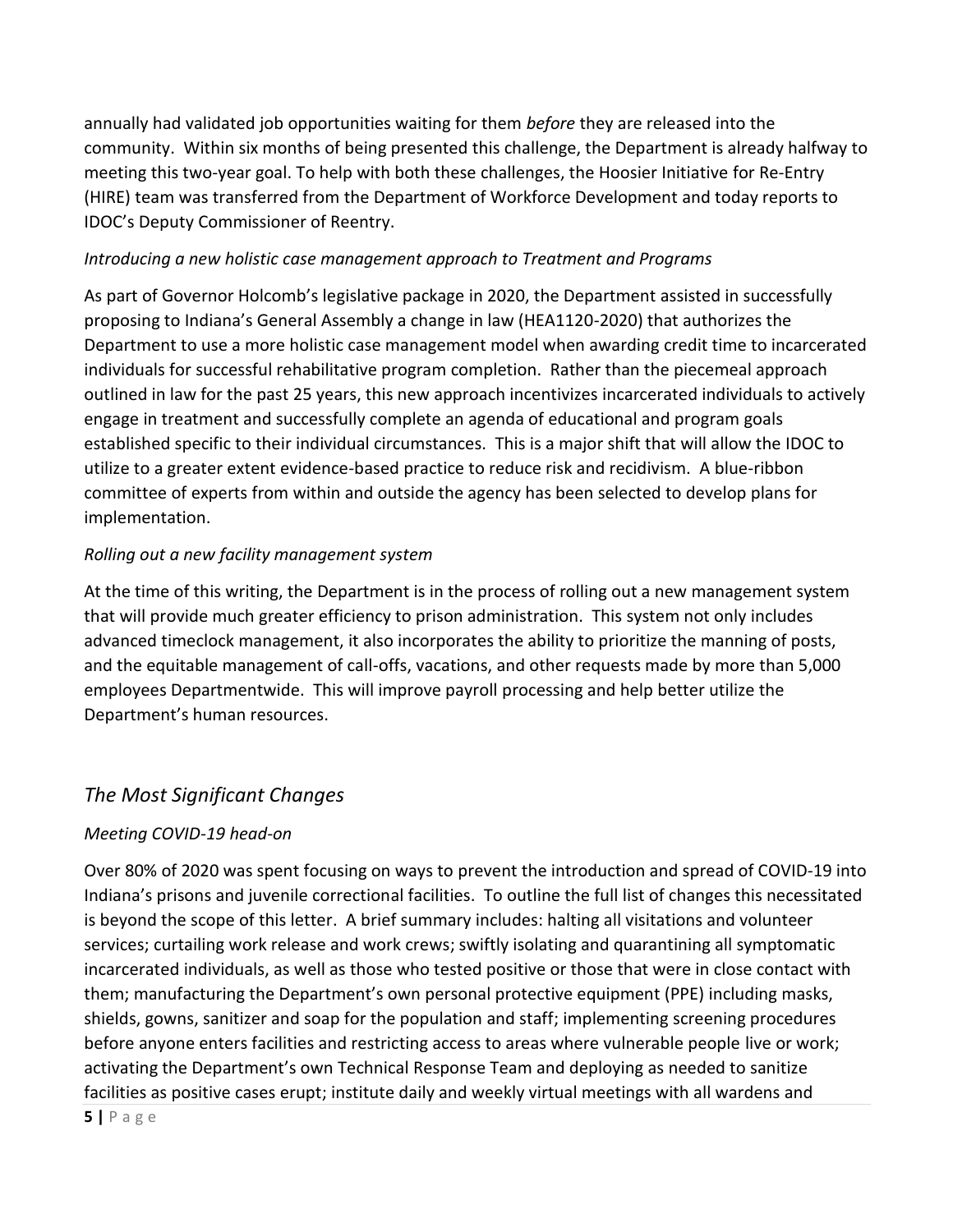department leaders to brief on real-time status and discuss immediate next steps; relocate vulnerable offenders including some who were elderly, and females who were pregnant or who had recently given birth; restricting intake so admissions could be divided into small cohorts, so the Agency can identify those that arrive infected and delay transfer to parent facility to control spread; create videos, electronic messages and social media postings, and facility signage on COVID-19 transmission prevention; and allowing some no cost video visitation and calls between incarcerated individuals and their family and loved ones to provide timely and supportive communication.

### *Changing the way counties are funded for diverting F6 offenders:*

For two decades prior to sentencing reform, the Department paid counties \$35 per day for every lowlevel felon sentenced to prison but maintained in local jails. HEA1006 (2013-2015) reemphasized this per diem as it applies to all F6s maintained in jail. The amount allocated was subsequently increased from \$18 million to \$30 million (per diem cap also incrementally increased.) Two serious issues were observed with the traditional per diem approach – (1) it required F6 offenders to be kept in jail for counties to receive funding (exacerbating a jail overcrowding problem in many counties); and (2) billing became difficult to validate and often led to serious delays in payments. To resolve both issues the department switched to a funding formula that ensured no county received less than prior years. It also paid counties upfront, rather than in increments throughout the year, and it no longer necessitated time-consuming billing.

## *Closing Juvenile Intake Facility*

The impact of diversion efforts like the Juvenile Detention Alternative Initiative (JDAI) and juvenile community correction programs has resulted in a drastic reduction in the DOC juvenile population. To promote efficiencies, IDOC closed its intake facility for juvenile males in Logansport to merge those services with the much larger Logansport Juvenile Correctional Facility located within Logansport.

# *The Big Challenges for IDOC*

## *Attracting and Retaining Corrections Professionals*

The biggest challenge faced by IDOC at this time is attracting and retaining qualified custody staff to meet the needs of Indiana's highest security prisons. The American Correctional Association tells us that a 10% vacancy rate is acceptable, but higher percentages can bring risk. Indiana's low unemployment rate has created a highly competitive job atmosphere. Many law enforcement and correctional service providers were competing for the same qualified public safety applicants willing to work in high-risk environments. COVID has made it more difficult to attract new career-minded employees to work in corrections institutions, most of which operate a great distance from Indiana's larger metropolitan areas.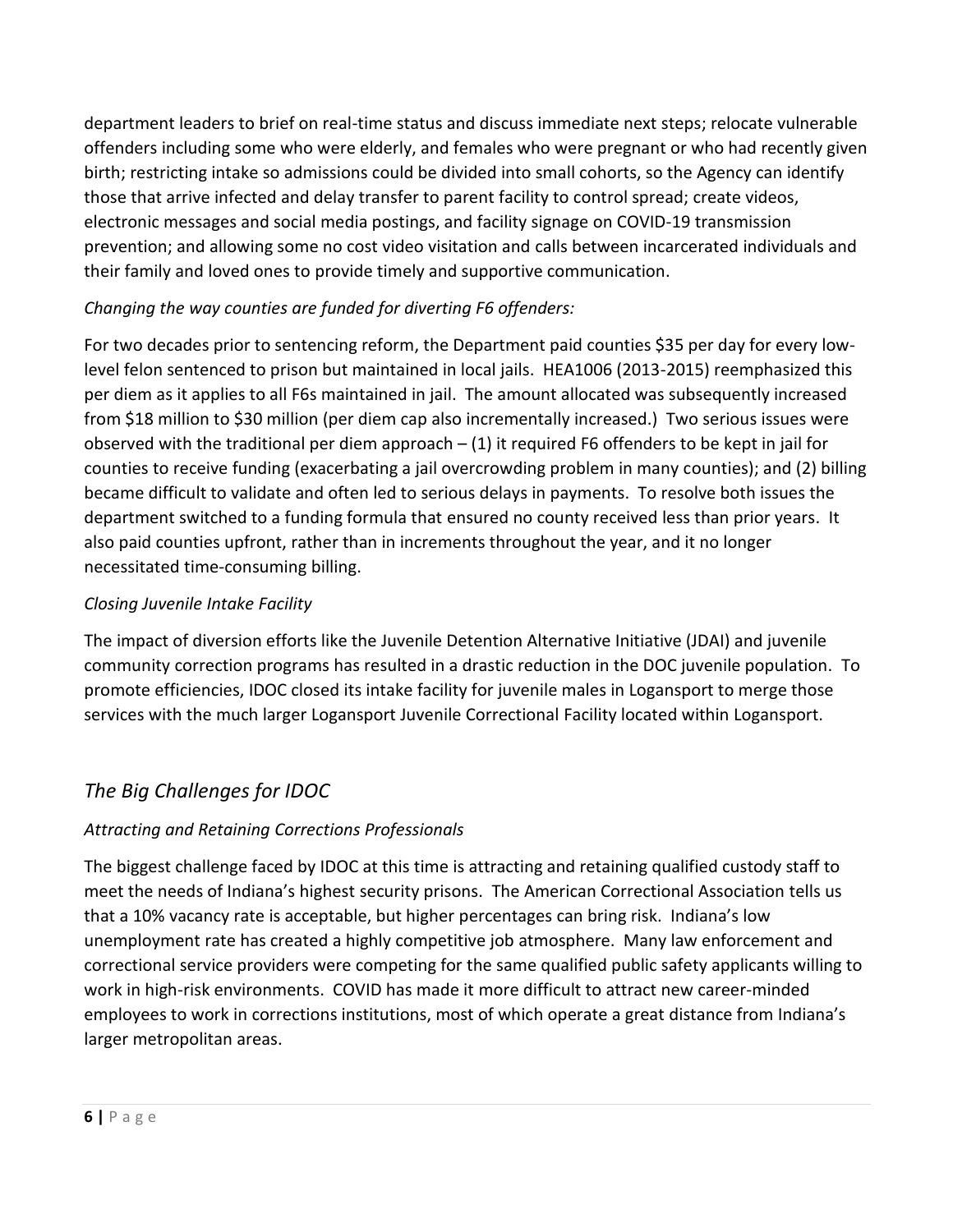IDOC has taken unprecedented measures to address the threat of expanding staff vacancies in prison. A team of twelve Recruitment and Retention Specialists were hired to work full-time in attracting and retaining the 400+ new employees needed to fill the requisite vacancies. The Department repeatedly hosts on-site and virtual job fairs to attract new people to the field of corrections. Advertisements, public service announcements, job banks, billboards, and roadside signs are being utilized to encourage people to consider employment with the IDOC. Custody vacancy rates at some facilities are higher than ever, and during the public health emergency, IDOC has made great use of Indiana's National Guard to help bolster perimeter security relieving IDOC's trained staff to address needs inside the secured perimeter. The Department will continue to look for new ways to meet this challenge.

## *Providing Curative Treatment to Incarcerated Individuals with Hepatitis C*

A federal court ordered settlement resulting from a class action lawsuit requires IDOC to provide universal treatment to thousands of incarcerated individuals that contracted hepatitis C before coming to prison. This treatment is effective, but costly. The Department is in the process of negotiating the most competitive rates for antiviral medications needed to treat these individuals. The aggregate cost of treating all incarcerated patients and complying with the court's order will require funding beyond IDOC's typical budget request for medical services.

# **Next Biennium Objectives and Requests**

In line with the Governor's priorities of improving governmental services, and to meet the challenges described above, the following budget changes are requested to support IDOC's major objectives for next biennium.

## *Treatment for Hepatitis C*

To comply with federal court ordered settlement to treat incarcerated persons with Hepatitis C, using a curative antiviral medication, as well as other traditional treatment.

| Fund                     | Fiscal Year 2022 | Fiscal Year 2023 |
|--------------------------|------------------|------------------|
| Hepatitis C<br>Treatment | 19,682,000       | 24,037,000       |